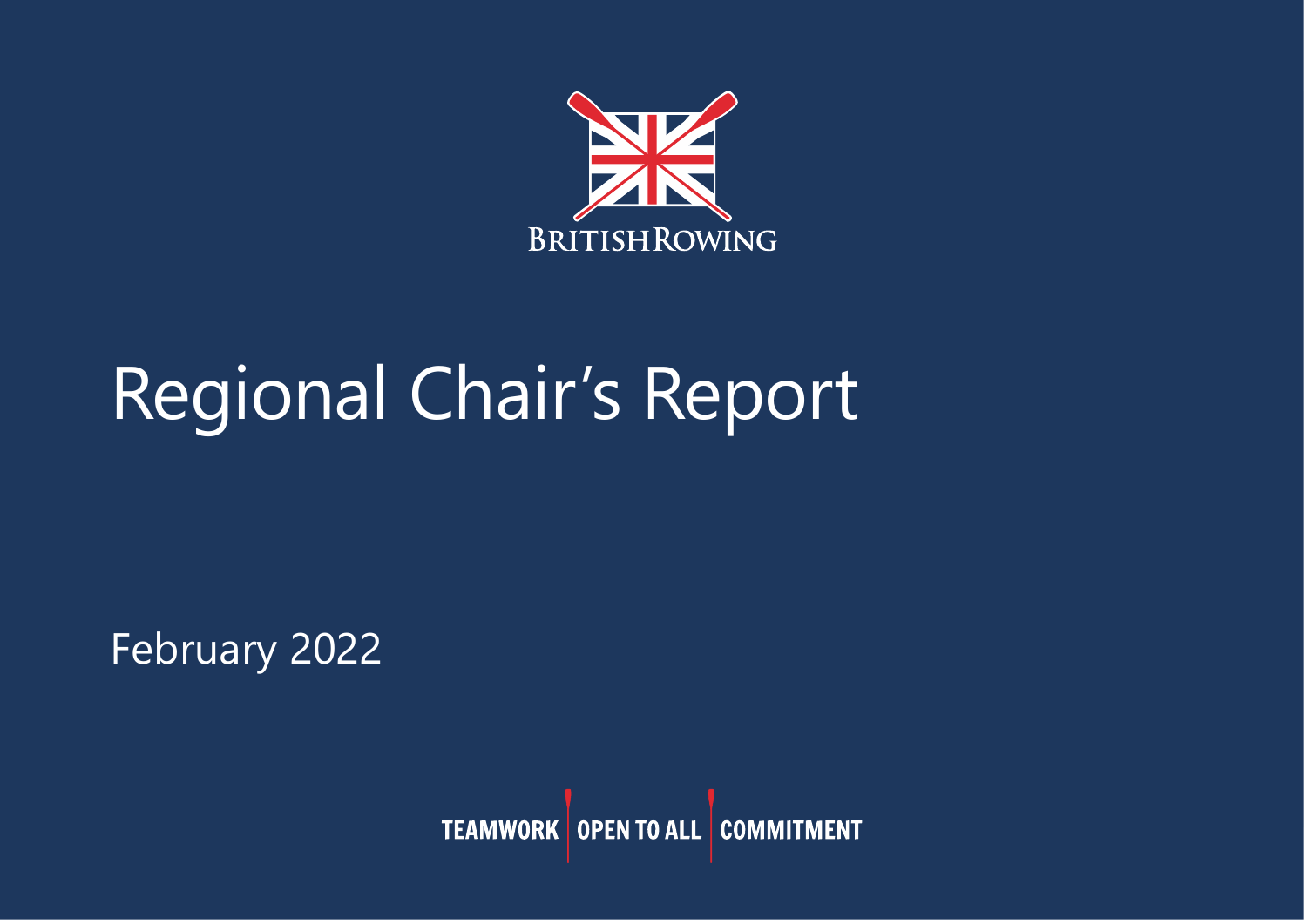

# **Contents**

1. Governing body update

- British Rowing club affiliation
- Go Row Indoors
- Flood Relief Funding
- Covid 19 Advice
- Taking Equipment to the EU
- British Rowing Membership Focus group
- J16/Dise Virtual Camp
- Irwin Mitchell
- Check Clean Dry
- EA Licences
- Platinum Jubilee Reflections Flotilla
- New series for Masters rowing
- Love Rowing The Big Row
- British Rowing education & training update
- 2. National membership figures
- 3. Useful Links
- 4. Funding opportunities

*Please note that all information in this report is in the public domain and can be freely shared with clubs, events, members and volunteers*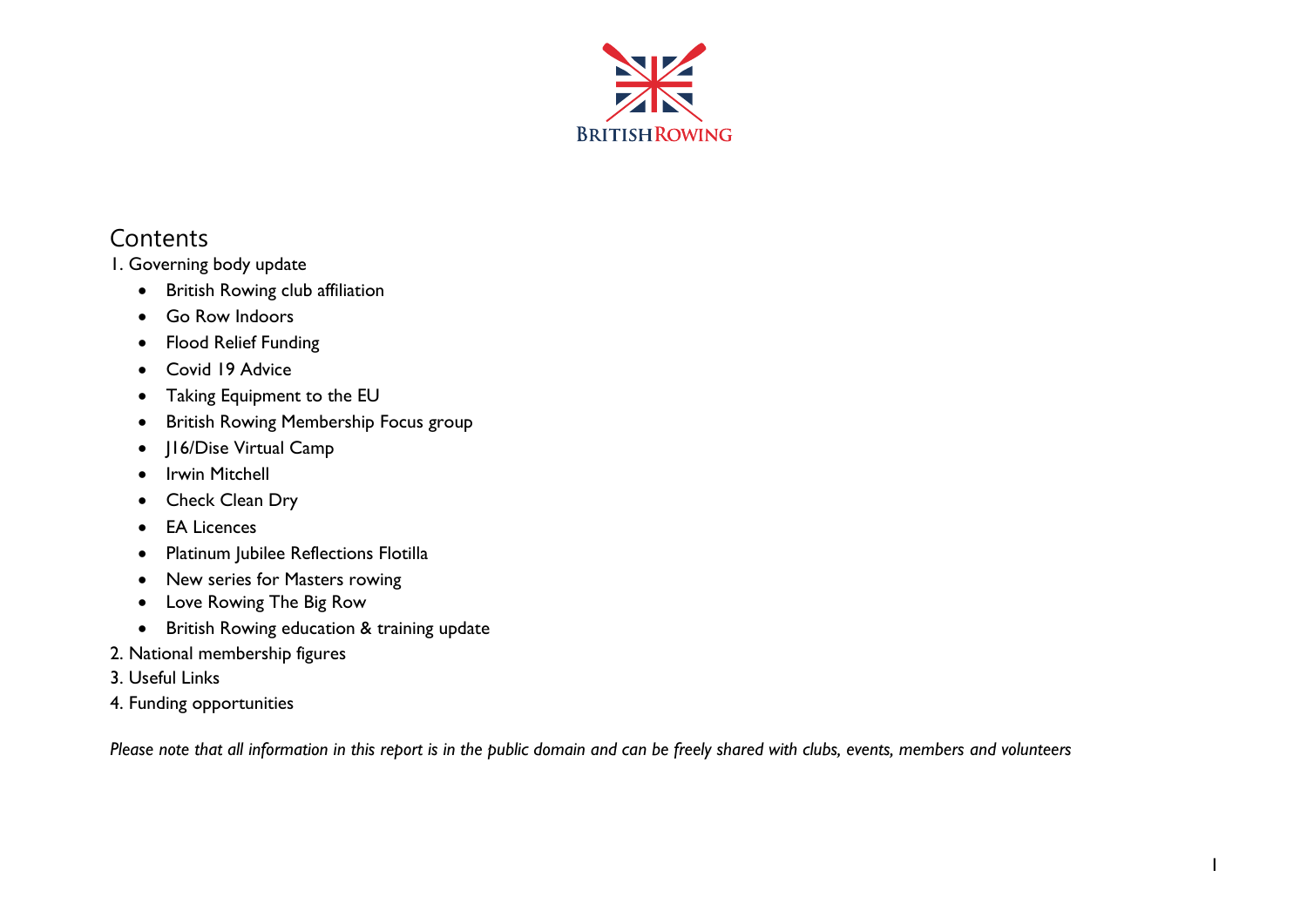

# 1. Governing body update

### **Club affiliation is open**

The club affiliation process to British Rowing for the 2022 / 2023 year opened on Monday 14 February on the ClubHub Portal and all clubs have been emailed letting them know that their affiliation can be renewed online.

Emails sent to clubs:

- 1. Club Affiliation Renewal ClubHub Login reminder  $9<sup>th</sup>$  February
- 2. Club Affiliation 2022 Renewal :  $I^{\text{st}}$  April 2022 to 31st March 2023 14<sup>th</sup> February

All clubs were emailed as a reminder to ensure that their login details to ClubHub are correct, and they are able to access their club profile page. Hopefully our clubs are familiar with the affiliation process in ClubHub Portal, but we did include more information in Monday's email on how to complete their affiliation. Affiliation, including payment, needs to be completed by 31 March 2022.

As always, we appreciate your support in reminding clubs to get their affiliations renewed and payments to us.

#### **Changes to affiliation for 2022 / 2023**

Marieke presented ideas to change club affiliation at your January meeting, but we felt that there wasn't enough information or time to consult our clubs to fairly implement the changes in time for this year's affiliation. We are continuing to work on the plans with a view to introduce this as part of a broader change for the next affiliation year.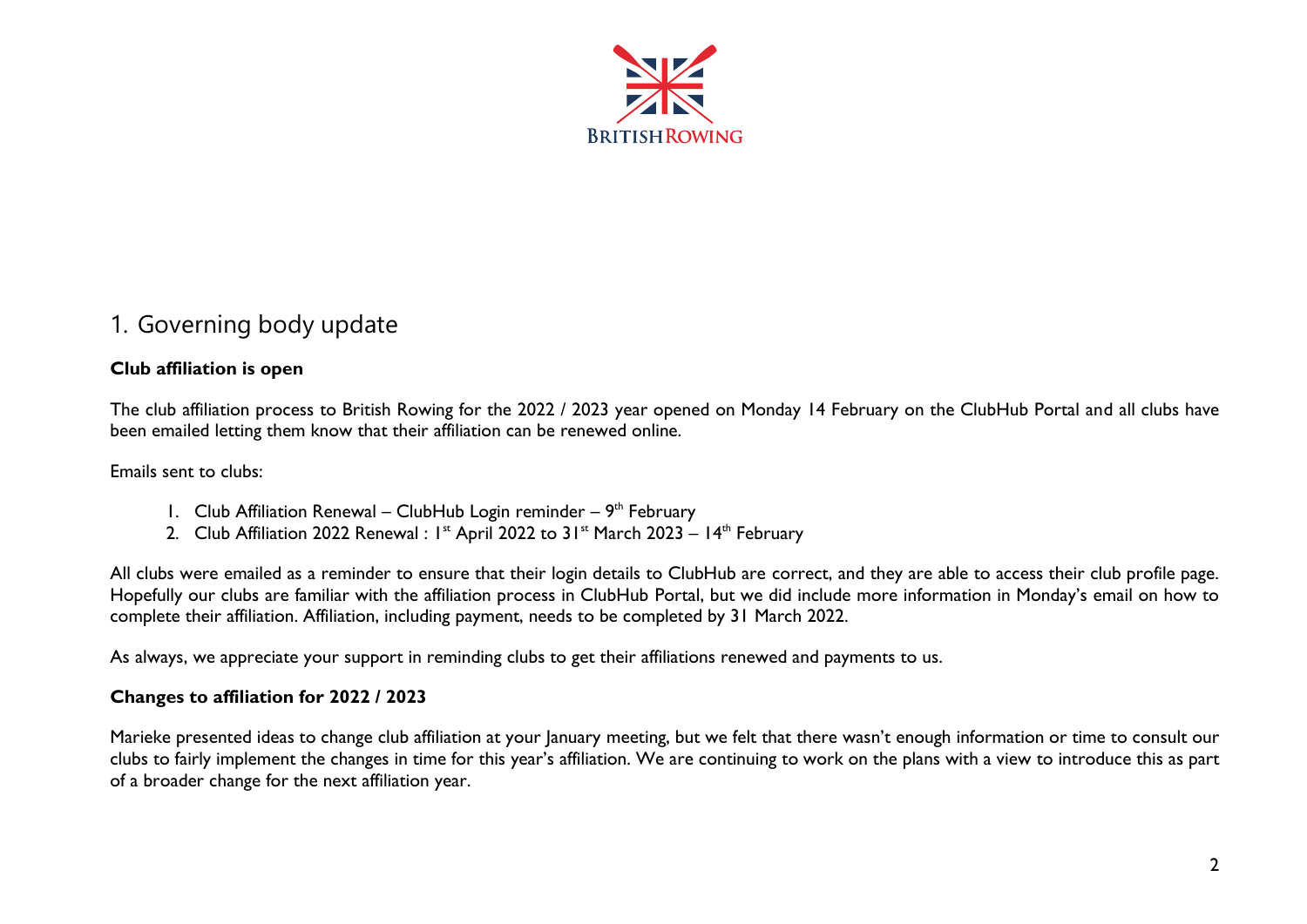

#### **New Club Affiliation application form**

We have created a new club affiliation form to complete online (instead of the word document which had to be scanned / signatures collected etc.) everyone is free to test this by filling it out here:<https://forms.gle/ziYDoasgnprRSA8ZA>

We have created a regional chairs and regional safety advisers sign off form as this has been taken out of the club form. This can be found here: <https://forms.gle/LBBxGZGcDrVDMjnLA>

The application word documents have been replaced on our website and you can find a link to the new affiliation form and more information on affiliation [here.](https://www.britishrowing.org/knowledge/club-support/club-governance/affiliation/)

#### **The process**

Affiliation applications are not complete until approval has been obtained from the relevant Regional Rowing Council. The BR membership team will liaise with the Regional Rowing Council Chair and Safety Adviser when a new application is received.

Applications are likely to take a minimum of four weeks to process and are dependent on the dates of the British Rowing Board meetings.

New applications must be submitted with enough time before a deadline date below to check the application and liaise with the Regional Chairman. We cannot guarantee that any applications or requests that pass a deadline date will be able to be included in an agenda for Board approval.

These are the Board dates for 2022

Monday 21<sup>st</sup> March (deadline – 7<sup>th</sup> March)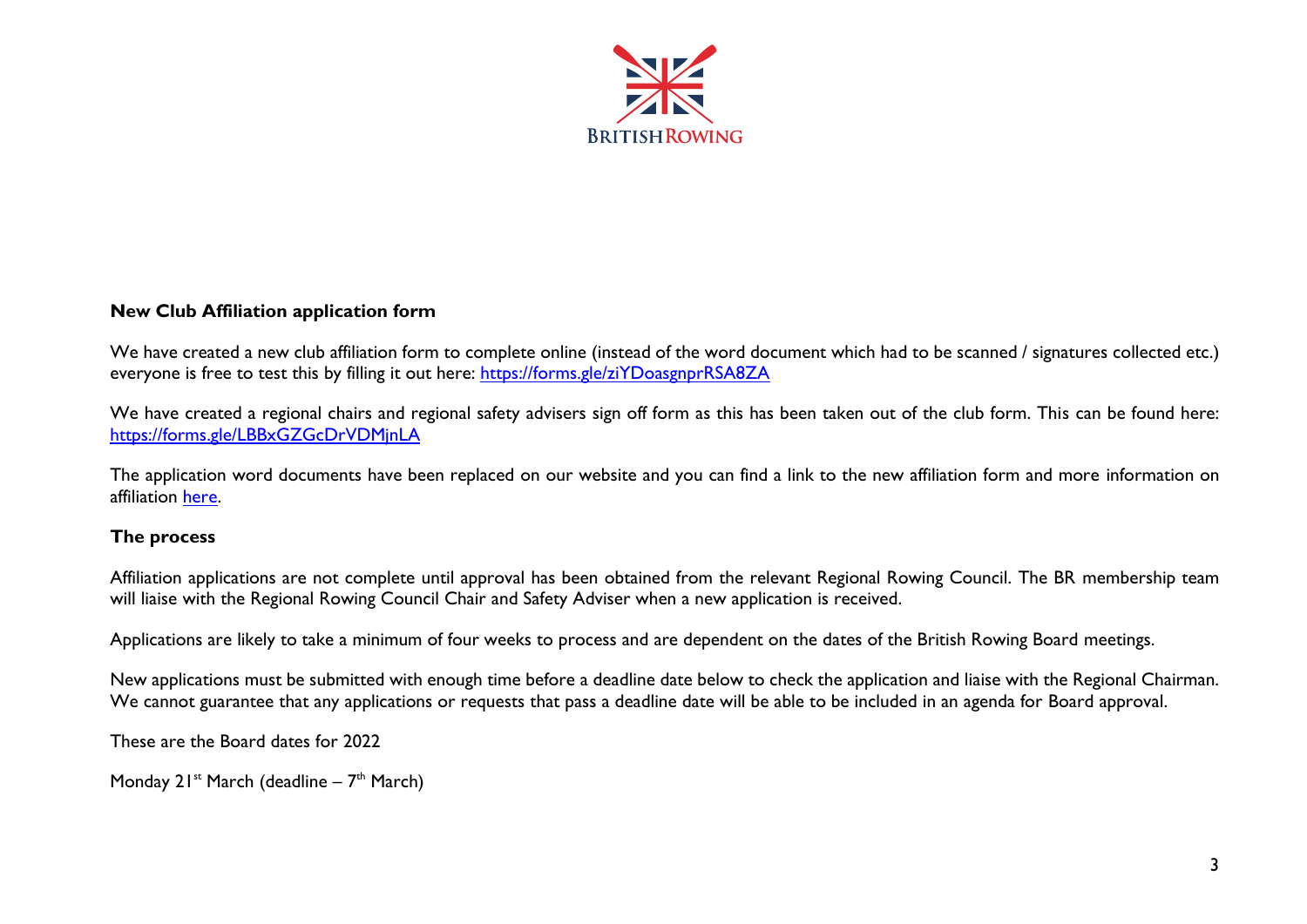

Monday 23<sup>rd</sup> May (deadline – 9<sup>th</sup> May)

Monday  $25<sup>th</sup>$  July (deadline –  $11<sup>th</sup>$  July)

Monday  $26<sup>th</sup>$  September (deadline –  $12<sup>th</sup>$  September)

Monday  $28<sup>th</sup>$  November (deadline –  $14<sup>th</sup>$  November)

If all affiliation criteria have been met your application will be presented to the Board for approval.

#### **Go Row Indoors**

The Indoor rowing team were pleased to hear that Bristol Ariel RC have re-started their Go Row Indoor Club class activity for 2022. Being huge advocates of the programme, the club now runs seven Go Row Indoor classes a week and they recently confirmed that the club has raised just shy of £20,000 to club funds since they started the classes – in the face of the pandemic! – and increased club membership with 25 new 'indoor members' paying a per month membership for unlimited classes. This can also be possible at clubs in your region too. Check out more about what the Go [Row Indoor Club](https://www.britishrowing.org/indoor-rowing/training/clubs/) has to offer and express an interest by emailing [indoor@britishrowing.org](mailto:indoor@britishrowing.org) – we'll then get back to you to talk things through and next steps.

#### **Workshop For Fitness Professionals**

We are pleased to announce our next [Go Row Indoor Workshops f](https://www.britishrowing.org/indoor-rowing/training/become-a-go-row-indoor-instructor/)or Fitness Professionals are now LIVE for bookings. We have two workshops planned in March, one virtually and one in person on:

• **Thursday 24 March**, 1-4pm – Virtual Go Row Indoor workshop – [Book here.](https://britishrowing.justgo.com/workbench/public/events?ref=8E5BDFB3EBE5B9EF9E4540537AC027E84303D5F9)

Wednesday 30 March, 10-3pm – Go Row Indoor workshop London at **Black Prince Community Trust, SE11 6AA**. [Book here.](https://britishrowing.justgo.com/workbench/public/events?ref=C87AF8C4C00134911D1EC190A8E8B16D2DEA4A20)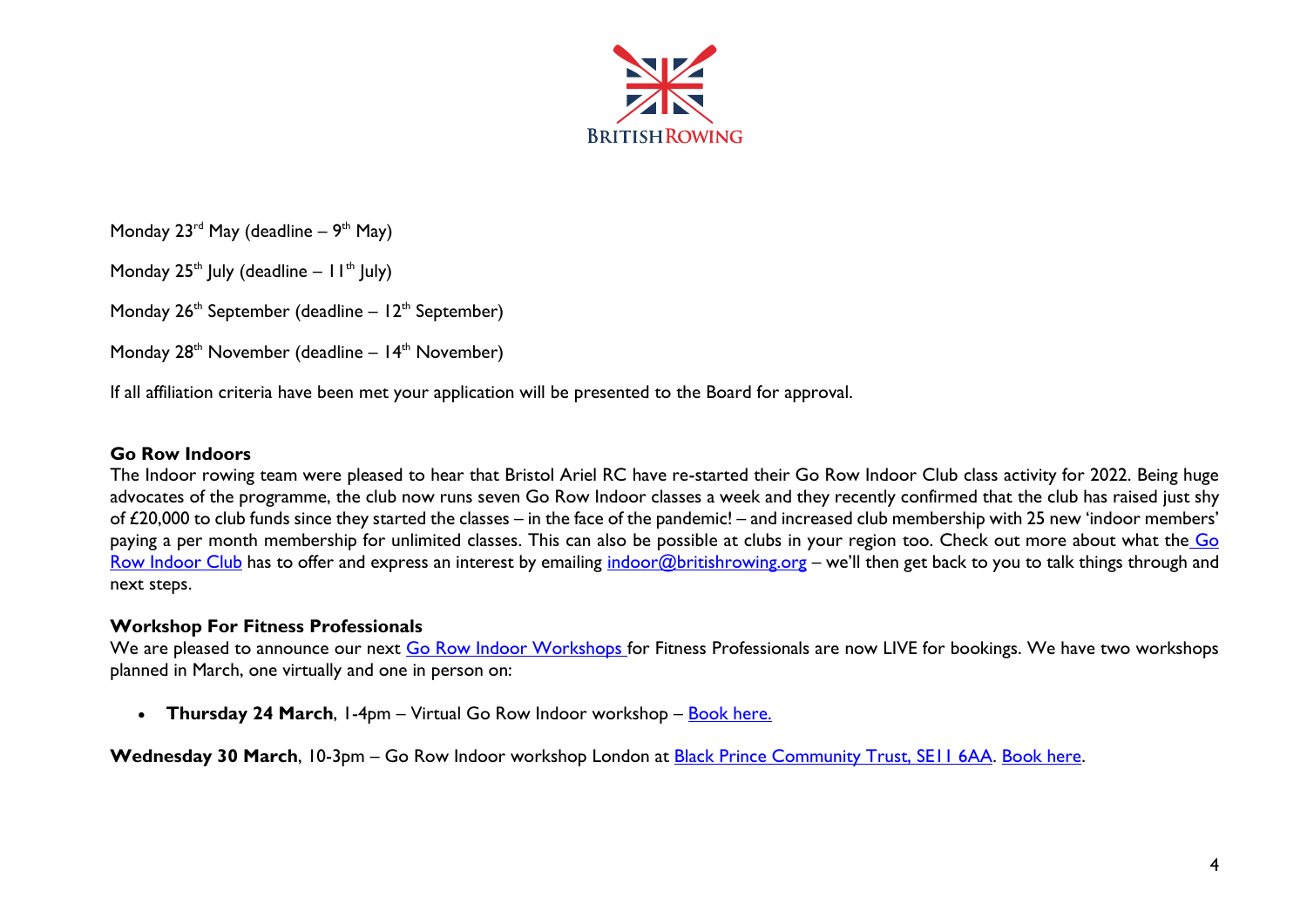

#### **Flood relief funding**

After the recent three storms Sport England has reopened its Community Emergency Fund, clubs can apply for up to £15,000, see the Sport England website for details on what they will and will not fund. <https://www.sportengland.org/news/emergency-funding-available-storm-damaged-facilities>

See British Rowing's website for advice on how to mitigate the damage caused by flooding [https://www.britishrowing.org/2019/11/flood-action](https://www.britishrowing.org/2019/11/flood-action-tips-for-rowing-clubs/)[tips-for-rowing-clubs/](https://www.britishrowing.org/2019/11/flood-action-tips-for-rowing-clubs/) and also check out the club management guide for more information here: [https://clubs.britishrowing.org/tools](https://clubs.britishrowing.org/tools-resources/club-guide-club-management-guide)[resources/club-guide-club-management-guide](https://clubs.britishrowing.org/tools-resources/club-guide-club-management-guide)

As flooding is becoming more common and we are now seeing facilities that have not traditionally done so, clubs may be interested in doing some flood prevention and resilient work, so you can get back into your club quicker and back on the water. This website has great practical advice and offers grants towards this<https://www.floodguidance.co.uk/grants-funding/english-grants-and-funding/>

#### **Coronavirus (COVID-19) advice**

We have changed our rowing activity to level 1 in light of the government's removal of legal restrictions, our latest advice for the rowing community, including our 'Return to Rowing' advice document, is available at [www.britishrowing.org/coronavirus](http://www.britishrowing.org/coronavirus)

#### **British Rowing Membership Focus Group**

We are in the process of reviewing our membership offer and would like to talk to club members who do NOT hold a British Rowing membership (and have not done so for at least 5 years). We are looking to hold a series of focus group discussions where we will explore what matters to you and how British Rowing could improve their membership offers. There will be no selling involved. Just a chat over a cup of tea (or drink of your choice!) , discussing what could be done differently. The focus groups will be conducted virtually during mid-end March. If you would be interested in taking part in one of our focus groups, please complete the form attached to let us know your availability.

<https://survey.alchemer.com/s3/6751905/Focus-Group-Sign-Up-Form>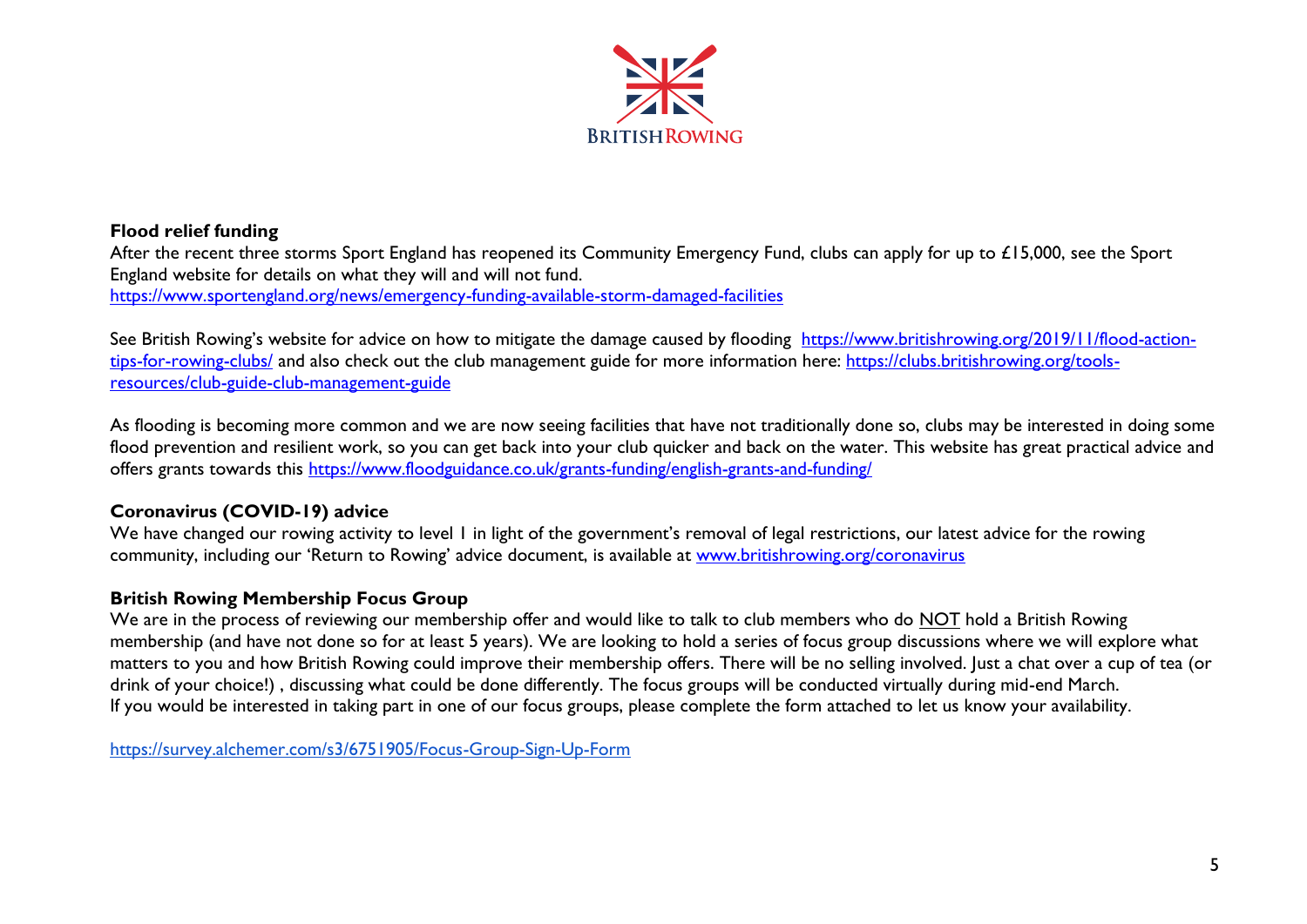

## **J16/DiSE Camp**

Due to the success of the 2021 GBRT J16 Virtual Camp we have made the decision to run it again in 2022. This year it will take place on Sunday 20 March between 2pm and 6pm and will once again be open to all J16 rowers and their coaches across Great Britain. We believe that the learning that comes from attending this activity could be an important step in many young rowers development and therefore

we want to make sure that this provision continues to be available to as many of the rowers that are aspiring to trial for the GB Rowing U19 Team in the future. For more details see attached.

#### **Taking Equipment to Europe**

As clubs return to normal and coaches are thinking about training camps in warmer parts of Europe, we would just like to remind you that after Brexit there are rules on moving equipment about Europe that now need to be followed.The GB Rowing Team has put together helpful guides on what needs to be done before you get on the boat or train to training camp.

This is not a short process, so please advise your clubs to not leave it to the last minute as it could cost a lot of money in taxes, get your equipment impounded, or even stop equipment from leaving the country

<https://www.britishrowing.org/2022/02/training-camps-towing-to-the-eu-guidance/>

<https://www.britishrowing.org/2022/02/the-days-of-throwing-some-boats-and-equipment-on-a-trailer-are-sadly-long-gone/>

#### **Irwin Mitchell offer to affiliated clubs and competitions**

In partnership with Irwin Mitchell, British Rowing is offering free access to a secure online suite of legal documents to help your club comply with all its legal obligations. Irwin Mitchell are here to support you when you need it. If you have any questions or you'd like to speak with someone, you can call the free British Rowing Legal & Tax Helpline on 0333 010 0345

<https://clubs.britishrowing.org/tools-resources/irwin-mitchell-legal-portal>

<https://www.irwinmitchell.com/british-rowing/legal-portal>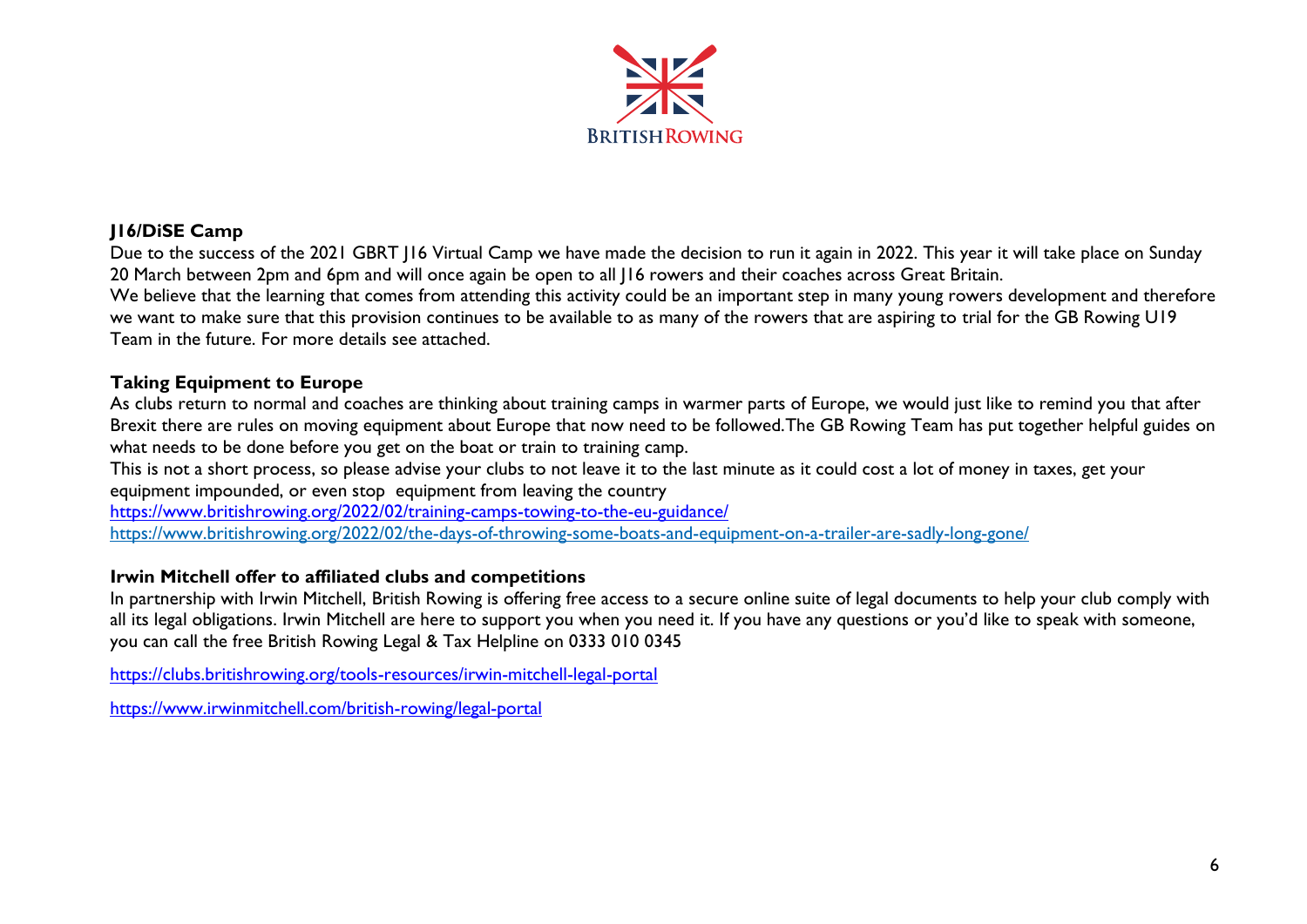

#### **Check Clean Dry**

British Rowing is supporting this campaign to raise awareness about non-native species affecting the ecosystems that rowers enjoy. An invasive species is a non-native biological organism, and its introduction can impact British plants, animals and their environment. Sometimes they can help native organisms, but they can also devastate entire ecosystems.

As rowers, we spend most of our time on the water (or occasionally in, if you're unlucky!), therefore it is our responsibility to check our equipment and clothing to make sure we don't spread non-native invasive species.

To help protect the water sports we love, we can follow three simple steps when leaving the water:

**Check – our equipment and clothing for live organisms**

**Clean – and wash all equipment and clothing thoroughly**

**Dry – all equipment and clothing, as some species can live for many days in moist conditions.**

By following these simple steps, not only will you help protect the environment, but a clean boat is also a speedy boat for racing season! With Easter camps and the summer racing season coming up, your boats will be travelling across the country and even across the continent to warmer climates. So make sure you follow the three simple steps; Check, Clean, Dry to ensure you don't bring any unwanted hitch hikers back to your home water.

To learn more visit the [GB non-native species secretariat website.](http://www.nonnativespecies.org/checkcleandry)

#### **EA Licence update**

Listed below is the licence fee for the River Thames for the next 3 years, fees for rowing boats will be going up by 4% for 22/23 &23/24 seasons and then by 2% for the 24/25 season. These rates are still lower than if you bought them direct from the EA. We are still to confirm the charges for the rivers Stour and Ancholme and will publish them as soon as available. In response to your feedback we have updated the ClubHub system so the process of buying multiple licences is easier (see how to guide attached)

| Boat Type       | <b>Navigational Water</b> | 21/22 Fee | Increase | 22/23 Fee | Increase | 23/24 Fee | Increase | 24/25Fee |
|-----------------|---------------------------|-----------|----------|-----------|----------|-----------|----------|----------|
| Standard        | EА                        | £28.40    | £1.14    | £29.54    | £1.18    | £30.72    | £0.61    | £31.33   |
| Junior          | ΕA                        | £8.70     | £0.35    | £9.05     | £0.36    | £9.41     | £0.19    | £9.60    |
| Coaching Launch | EA                        | £49.30    | 10.00    | £59.30    | 10.00    | £69.30    | 10.00    | £79.30   |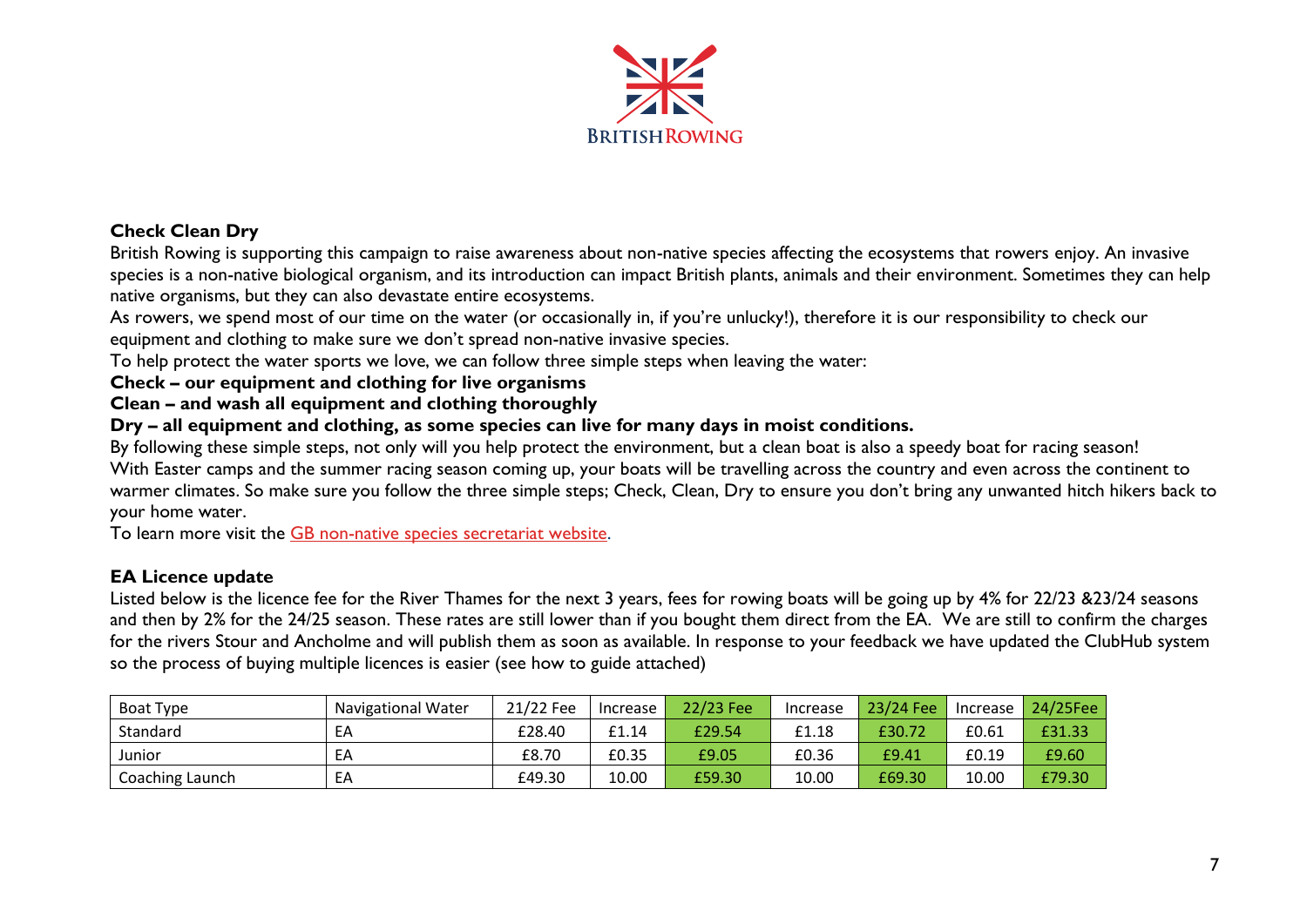

#### For more detail information follow this link.

[https://www.gov.uk/government/publications/the-environment-agency-national-navigation-boat-registration-charging-schemes/national-navigation](https://www.gov.uk/government/publications/the-environment-agency-national-navigation-boat-registration-charging-schemes/national-navigation-boat-charging-schemes-from-2022#part-1)[boat-charging-schemes-from-2022#part-1](https://www.gov.uk/government/publications/the-environment-agency-national-navigation-boat-registration-charging-schemes/national-navigation-boat-charging-schemes-from-2022#part-1)

#### **Platinum Jubilee Reflections Flotilla**

On Saturday 24 September 2022, the Jubilee Reflections Flotilla will mark the River Thames' celebration of HM The Queen's Platinum Jubilee. Reflections will be an opportunity to come together to capture the enchantment of the night river, creating reflections as the boats glide peacefully by.

At dusk an illuminated flotilla of invited vessels, both manpowered and motorised, will parade down through central London from Chelsea to Tower Bridge. All craft will be decorated in white lights which will reflect on the water's surface, creating a river of light. With this being the River Thames' first night-time flotilla, the event will merge light and dark, working in harmony and unison with the superb Illuminated River display, as well as with the lit buildings and structures bordering the banks of the Thames.

The event will be raising funds for the RNLI, supporting their construction of a new lifeboat station at Waterloo Bridge.

If you are interested in taking part please go to the [Thames Festival Trust](https://thamesfestivaltrust.org/reflections-2022/) website and register your interest, alternatively why not organise an event in your own area with other river users.

#### **New series for Masters rowers**

Have you seen our articles for masters rowers on British Rowing Plus, in partnership with Rosie Mayglothling? They are open to everyone so please do spread the news!

We would love to feature different rowers and coaches from around the masters community so please do contact [wendy.kewley@britishrowing.org](mailto:wendy.kewley@britishrowing.org) if anyone from your region would like to contribute. We'd love to hear from you!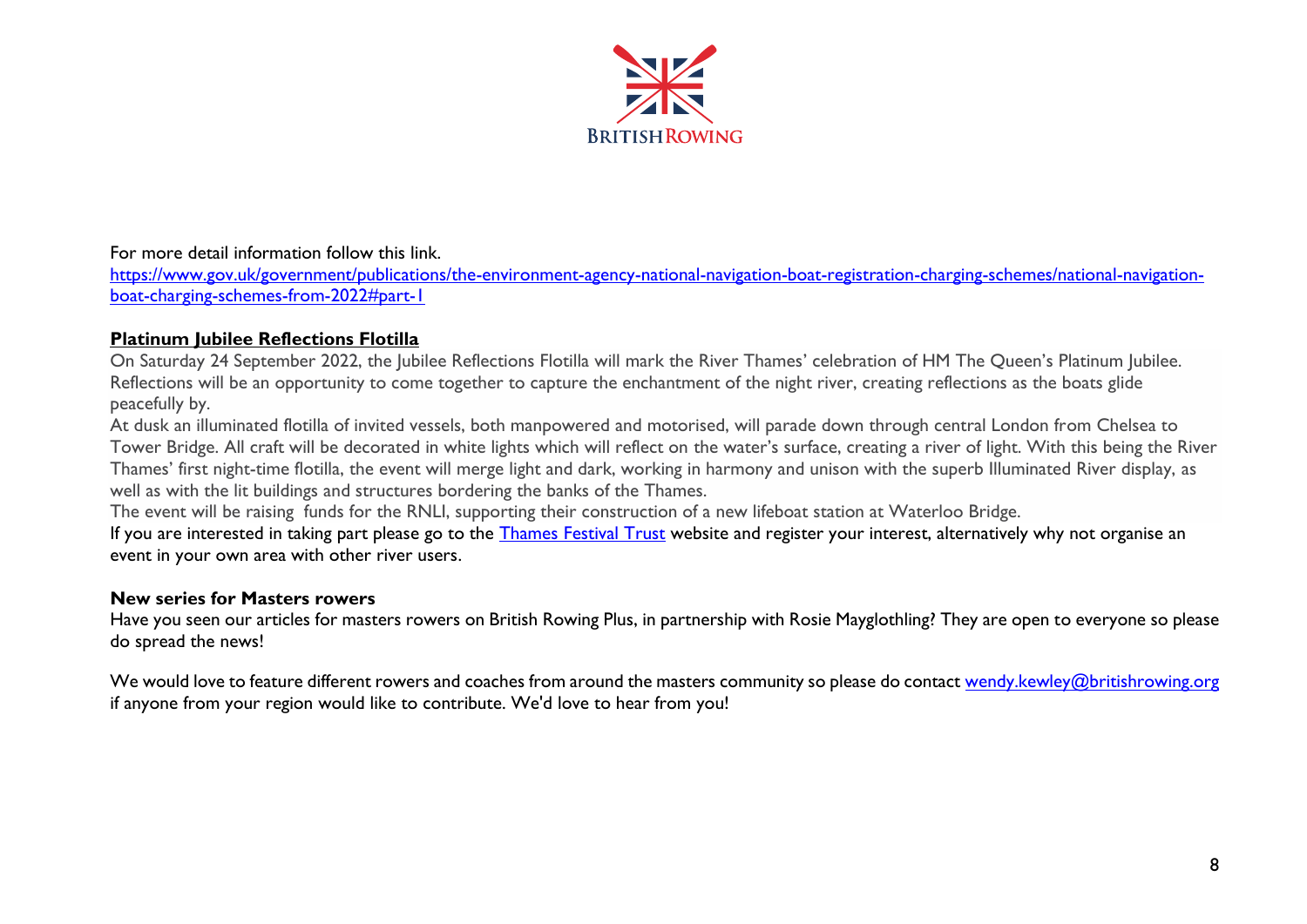

#### **The Big Row**

Love Rowing's annual fundraiser **Is Back** !

The challenge this year will be to row around the world during the month of May, there will be weekly Competitions & prizes, a live leader board and Mini challenges within the main challenge, there will be online Zoom ergo sessions with Famous sports stars and much more. More details on how to get involved check out the love Rowing website<https://www.loverowing.org/pages/the-big-row>

### **British Rowing Learning Education & Development (LEaD)**

#### **Coach Development programme update**

The British Rowing coach development programme has resumed after the disruption from the pandemic and the river levels. Details of what on offer can be found on the British Rowing website [here](https://www.britishrowing.org/rowing-activity-finder/calendar/?type=courses)

#### **GROW**

We have launch the new [GROW](https://www.britishrowing.org/2022/02/grow-programme-launches-to-spread-the-joy-of-rowing/) programme which is committed to introducing a new generation of young people to rowing, and creating a sport which is more representative of today's society. GROW will be actively promoted over the next few weeks via email marketing and relevant social media. There is an application form so please share this with your clubs in order that we can attract lots of great applications.

Clubs that are interested in being part of the programme need to register their interest by the 18<sup>th</sup> March.Applications for coaching positions open 21<sup>st</sup> March and close 22<sup>nd</sup> April 2022.

If you would like any further information about the GROW programme, please email [GROW@britishrowing.org.](mailto:GROW@britishrowing.org)

#### **How to request a workshop or qualification**

Unable to find what you looking for? Clubs and individuals can request a workshop or qualification by completing the request form [here](https://www.britishrowing.org/knowledge/calendar/requesting-a-workshop/) The learning, education and development team will work with the regional coaching reps to support these requests where possible.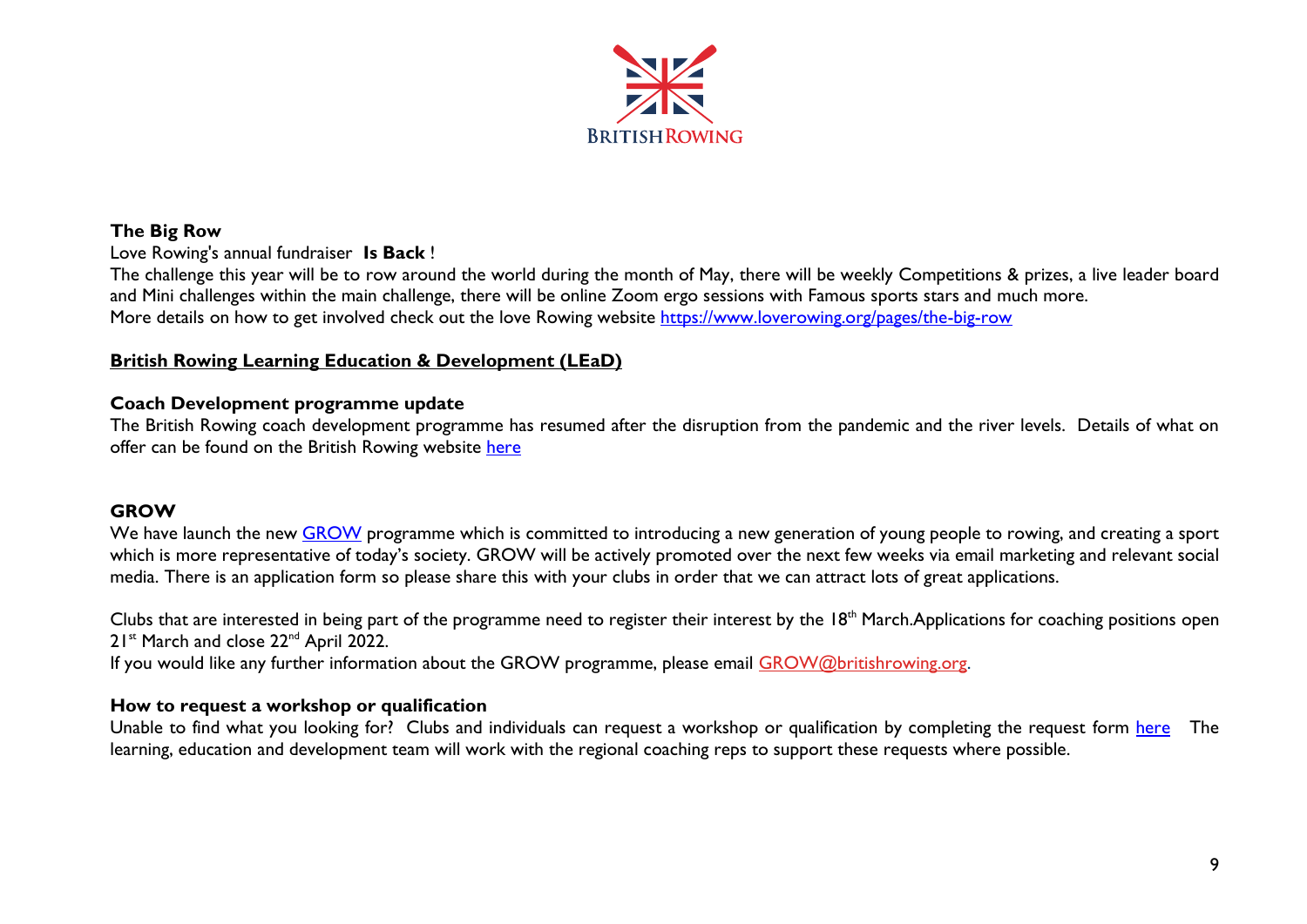

#### **Where to find details of workshops and qualifications**

For further information on our workshops and qualifications you can visit the British Rowing website for further details [here](https://www.britishrowing.org/knowledge/courses-qualifications/) Level 4 The next intake for this programme will be in September 2022. If you are interested in this programme, check out our webpage for further details and our webinar outlining the benefits and structure of the programme. [Level 4 Advanced Coach programme](https://www.britishrowing.org/knowledge/courses-qualifications/coaching/ukcc-level-4-for-the-advanced-coach/)

Level 3 We will shortly be advertising the induction process for the next Level 3 Senior Club Coach programme which will begin in September 2022. Look out for further details shortly. [Level 3 Senior Club Coach](https://www.britishrowing.org/knowledge/courses-qualifications/coaching/senior-club-coach/)

Level 2 All the information regarding our Level 2 Session Coach [award](https://www.britishrowing.org/knowledge/courses-qualifications/coaching/session-coach/) (for anyone who would like to support rowers for occasional sessions or help deliver on learn to row programmes) or our Level 2 Club Coach [certificate](https://www.britishrowing.org/knowledge/courses-qualifications/coaching/club-coach/) (for anyone who delivers over a season or leads the learn to row programme in their club/school/university) can be found by following the links.

#### **Safeguarding Online Classroom**

UK Coaching Safeguarding & Protecting Children (Online Classroom)

Welfare officers, coaches and volunteers can still undertake UK Coaching Safeguarding and Time to Listen training online.

This Online Classroom will raise your awareness of the tell-tale signs of abuse and give you the tools and confidence you need to deal with any issues sensitively, appropriately, and effectively should the need ever arise in your setting.

To book a place on this 2-hour workshop follow the link [Here](https://www.ukcoaching.org/courses/search?query=Online%20classroom&distance=25&order=relevant&bookableonly=false)Please note, this online classroom session is for over 18's only.

16–18-year-olds can still undertake training. UK Coaching have added an online classroom workshop developed in partnership with the Child Protection Sport Unit (CPSU) of the NSPCC, created specifically for coaches and volunteers aged 16 to 18 years old. Further details can be found [here](https://www.ukcoaching.org/courses/workshops/safeguarding-protecting-children-16-18-online-clas)

#### **First Aid**

Some first aid providers are now offering face to face training once again. The red cross offer a number of training courses including a 4-hour First Aid for Sport. Further details can be found [here](https://www.redcrossfirstaidtraining.co.uk/what-we-do/first-aid-for-sports/?gclsrc=aw.ds&&utm_term=first%20aid%20training&utm_campaign=First+Aid+General+%7C+Exact&utm_source=adwords&utm_medium=ppc&hsa_acc=3392434821&hsa_cam=8162067250&hsa_grp=86041544362&hsa_ad=431671853758&hsa_src=g&hsa_tgt=kwd-45140630&hsa_kw=first%20aid%20training&hsa_mt=e&hsa_net=adwords&hsa_ver=3&gclid=Cj0KCQjw-O35BRDVARIsAJU5mQXfO3B74ZiD2AiZl1siZfD8QgtTO79s3n0YYYDo-JnfjZhpIQ0qX8waAsC2EALw_wcB)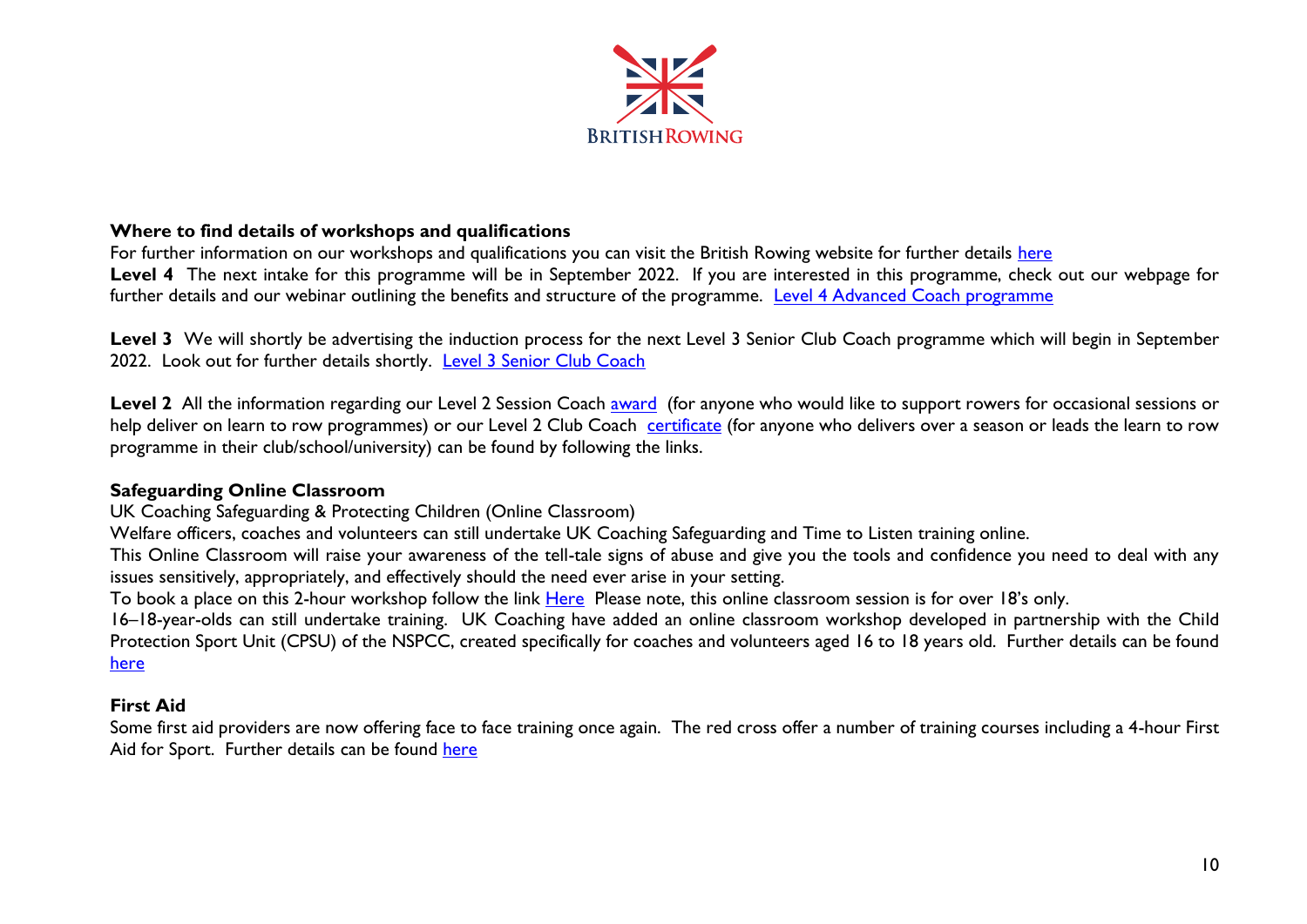

# 2. National membership figures

# Total Members (including Indoor) - Since January 2018 February 2022



• The number of total members (including Indoor) has increased by 1622 from 29,077 in January to 30,699 in February, with numbers continuing to approach the prepandemic membership of 32,899 in February 2020.

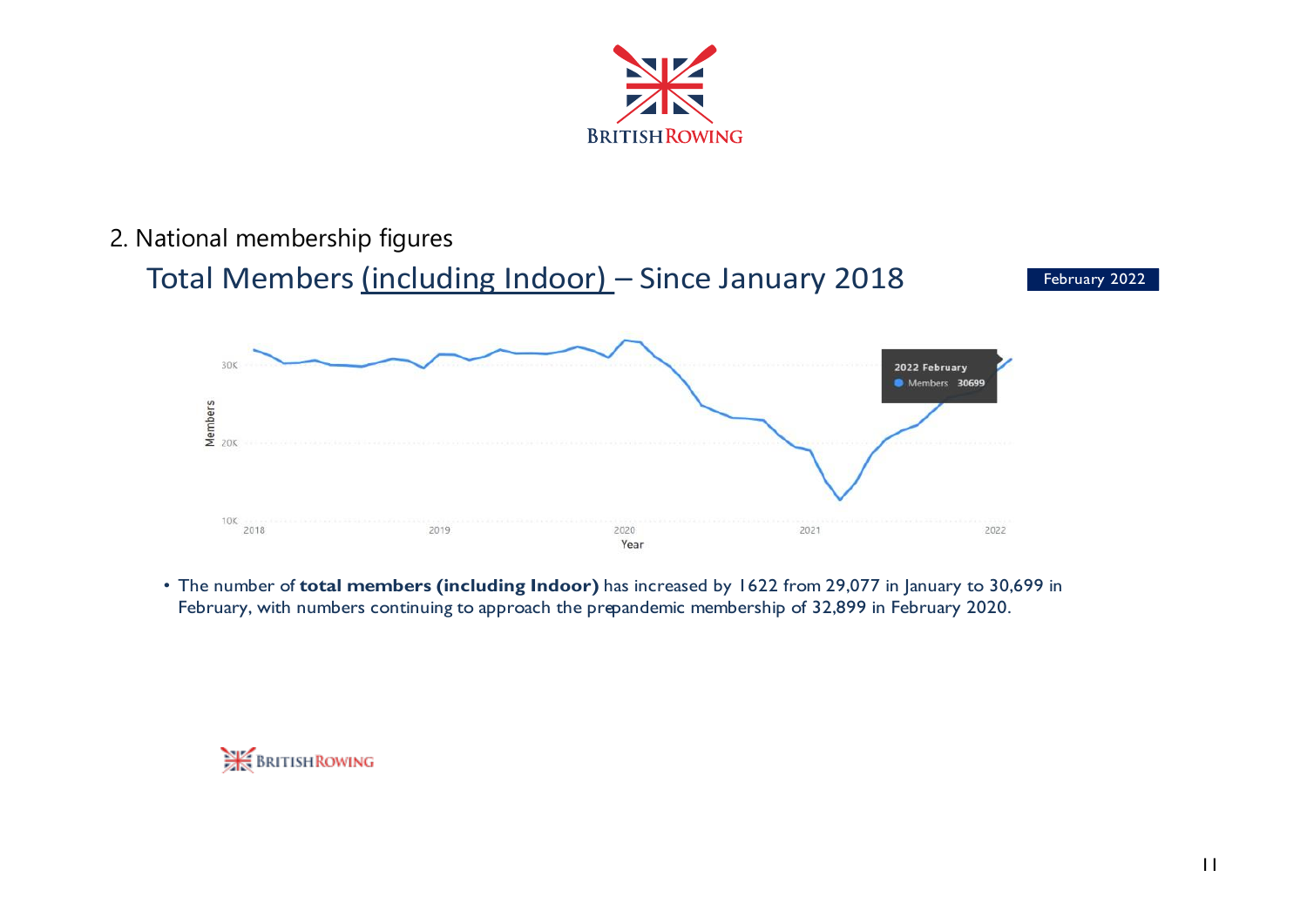

#### Total Members by Gender<br> **Expander Ofemale Onale**  $20K$ 2022 February 15K **•** Female 13881 Members<br>
20<br>  $\frac{1}{2}$ Male 16817  $5K$ OK 2018 2019 2020 2021 Year gender GTemale OMaie 100% While the number of female members is growing, the overall percentage is not SSUS 555% 552% 551% 548% 548% 548% 54.8% 57.5% 56.4% 58.7% m.ev. Nembers<br>No The change in female membership has levelled off at 45.2% since November 44.8% La noi **STAR**  $-0\%$  here are also more male memberships being bought this month 2023  $(202)$  $-2021$ 2021 2021  $2021$  $-2021$ 2021 2021 2021 1022 2022 than female $M_{\rm 20}$ March April July. August Gepte. October Nove. Decem. January Februa. lure.



2022



Date Month

12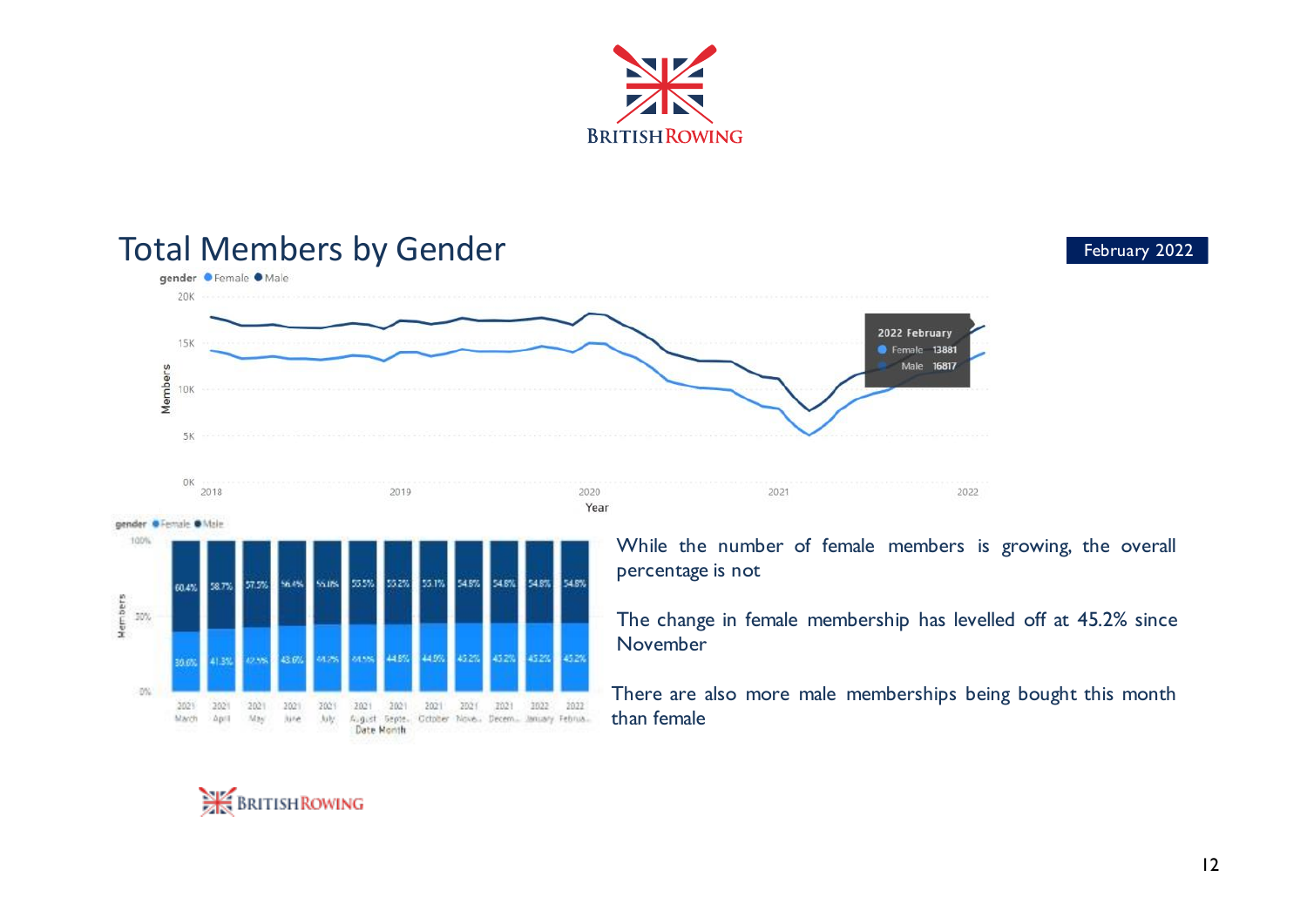

# Total Members by Age Band<br>
Expansion of the Contract of the Extreme of the Extreme of the Extreme of the Extreme of the Extreme of the Extreme of the Extreme of the Extreme of the Extreme of the Extreme of the Extreme of t



- Members span all ages from 14 yr olds to over  $80$ 's. The under  $16$ 's make up the biggest part of BR membership with 6836 members followed by the  $19-24$ 's with  $6149$ members and the 16-18's with 4926. Comparing this with the drop off to only 2124 members in the 25-29 range highlights the importance of retaining our under 25 members.
- The graph below shows how gender and age interact. In the 19-29 age group, there are more female than male members. All other age groups have more male than female members, with the greatest disparity being in the oldest age groups.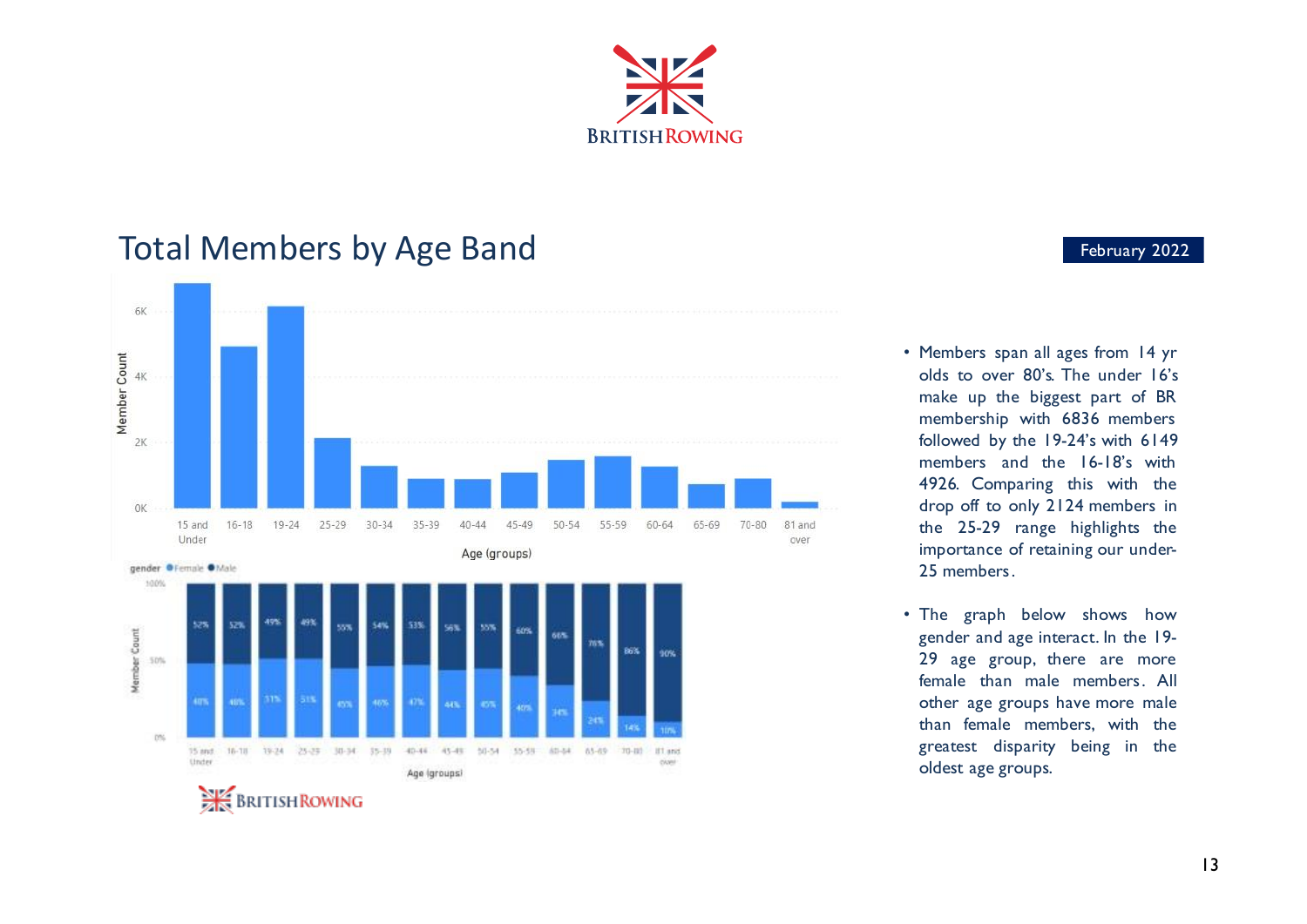

# Memberships by Type and the control of the control of the second second second second second second second second second second second second second second second second second second second second second second second sec



Membership Type ORACE OCOACH OROW OSUPPORT OINDOOR



| <b>Membership Type</b>    | $Jan-22$ | $Feb-22$ | Net change | % Change |  |
|---------------------------|----------|----------|------------|----------|--|
| <b>RACE</b>               | 25,742   | 27,606   | 1,864      | 7.2%     |  |
| <b>COACH</b>              | 1,827    | 1,876    | 29         | 1.6%     |  |
| <b>ROW</b>                | 1,537    | 1,564    | 27         | 1.8%     |  |
| <b>INDOOR</b>             | 851      | 798      | $-53$      | $-6.2%$  |  |
| <b>SUPPORT (ncl FOBR)</b> | 618      | 613      | -5         | $-0.8%$  |  |
| <b>LIFE</b>               | 173      | 173      | 0          | 0        |  |
| <b>Total</b>              | 30,748   | 32,630   | 1,882      | 6.1%     |  |

- RACE membership has continued to grow and now makes up 84% of memberships. Head race season is now fully underway with large races such as Head of the River and Women's Head of the River coming up in March.
- The slight decreases in INDOOR and SUPPORT have been more than offset by the increases in RACE, COACH, and ROW.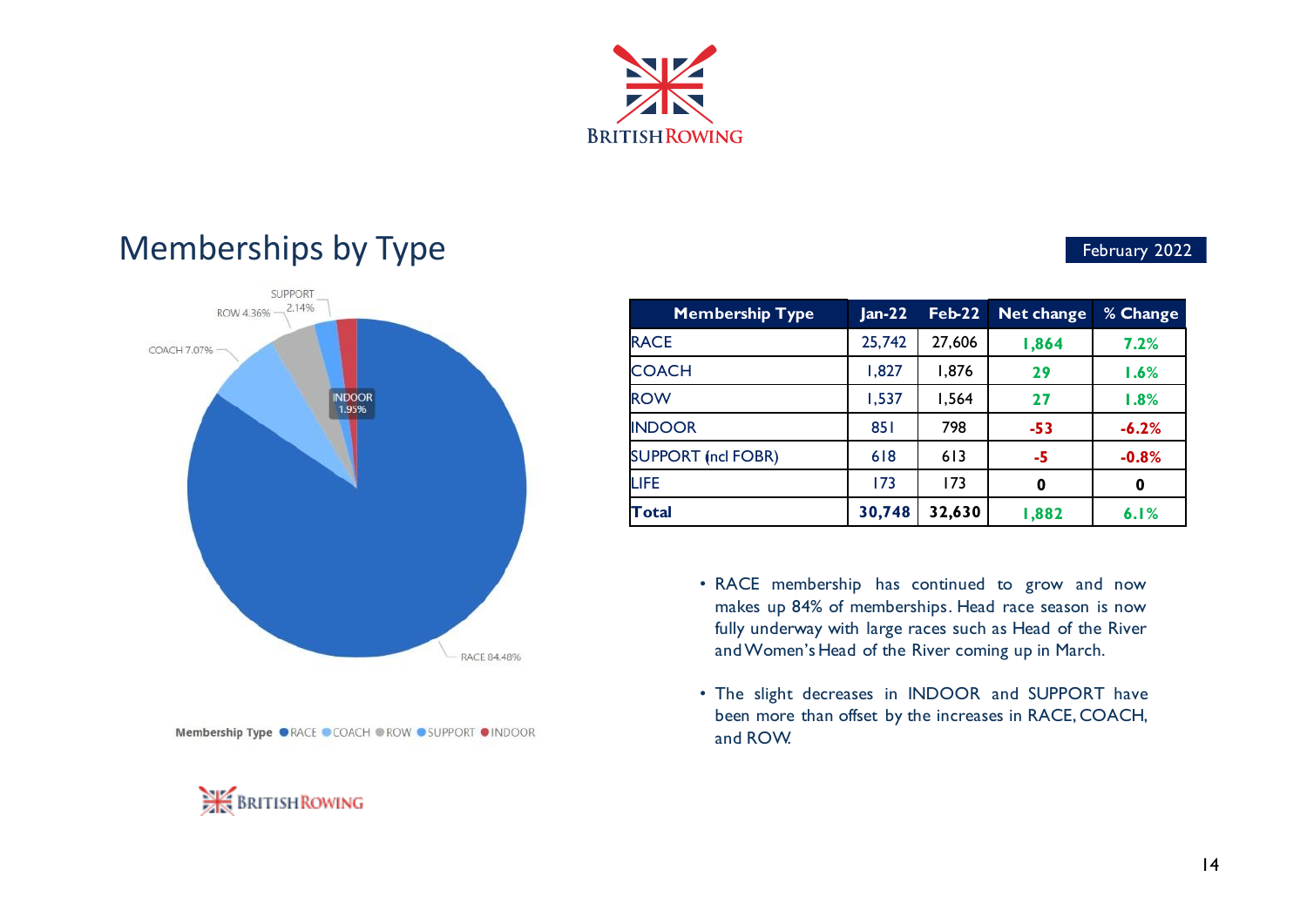

# Memberships by Name **Example 2022** February 2022

| <b>Membership Type</b> | <b>Membership Name</b>         | $Jan-22$ | $Feb-22$ | <b>Net Change % Change</b> |         |
|------------------------|--------------------------------|----------|----------|----------------------------|---------|
| <b>RACE</b>            | Adaptive                       | 59       | 63       | 4                          | 6.8%    |
|                        | Adult                          | 8,527    | 8,949    | 422                        | 4.9%    |
|                        | <b>Junior</b>                  | 11,020   | 11,772   | 752                        | 6.8%    |
|                        | <b>Scottish &amp; Overseas</b> | 785      | 1,083    | 298                        | 38.0%   |
|                        | Student                        | 5,349    | 5,737    | 378                        | 7.1%    |
| <b>COACH</b>           | Coach                          | 1,827    | 1,876    | -1                         | $-0.1%$ |
|                        | Indoor - Pay Annually          | 722      | 660      | 62                         | 8.6%    |
| <b>INDOOR</b>          | Indoor - Pay Monthly           | 125      | 133      | 8                          | 6.4%    |
| LIFE                   | Life Member                    | 173      | 173      | 0                          | 0       |
| <b>ROW</b>             | Row                            | 1537     | 1,564    | 27                         | 1.8%    |
|                        | Friend of British Rowing       | 38       | 38       | 0                          | 0       |
| <b>SUPPORT</b>         | <b>Umpire</b>                  | 302      | 301      | -1                         | $-0.3%$ |
|                        | Volunteer                      | 278      | 274      | $-4$                       | $-1.4%$ |
|                        | Total                          |          | 32,630   | 1882                       | 6.1%    |

- All RACE categories have increased this month with Junior and then Adult increasing the most.
- SUPPORT and COACH memberships have all decreased, although only very slightly.
- The membership types that have decreased have only been single figures, and there have been large increases over all the other types.

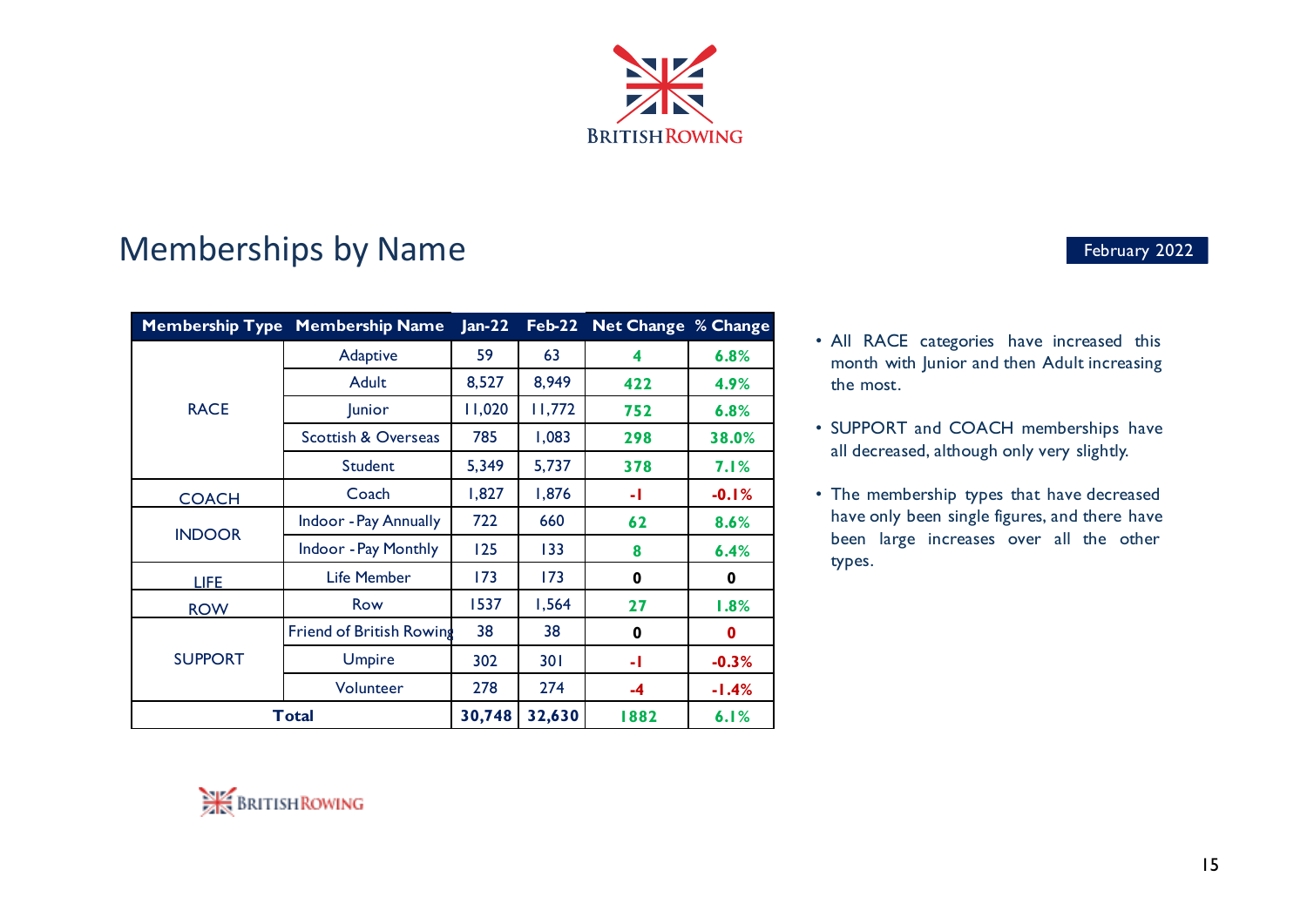

# 3. Useful Links and other contacts

Active Partnerships <http://www.activepartnerships.org/active-partnerships>

 Sport England <https://www.sportengland.org/>

Environment Agency <https://www.gov.uk/government/organisations/environment-agency>

Canal & River Trust <https://canalrivertrust.org.uk/>

UK Coaching <https://www.ukcoaching.org/>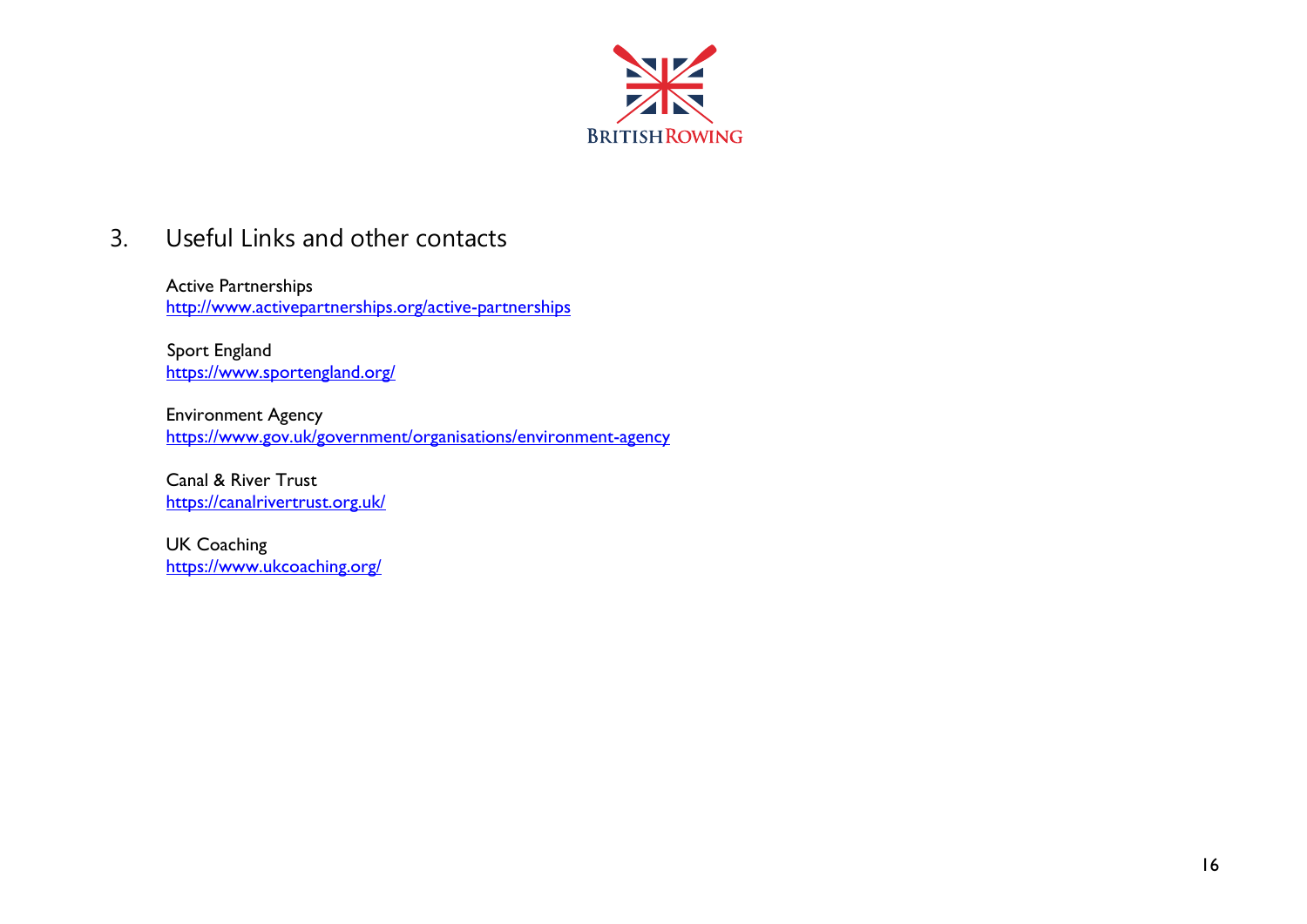

# 4. Funding opportunities

## **Sport England**

The Sport England funding page has lots of information on finding funding, so if you are looking to purchase equipment or improve facilities more information on their funds and how to apply can be found on their website - https://www.sportengland.org/funding/

### **Active Partnerships (Old CSPs)**

Active Partnerships are networks of local agencies committed to working together to increase the number of people taking part in sport and physical activity. Most of the Active Partnerships have funding pages which have information on local and national funding sources. For more information on Active Partnership please visit the Active Partnership Network website - <http://www.activepartnerships.org/active-partnerships>

#### **Tesco Bags of Help Grant**

Bags of Help is Tesco's local community grant scheme where the money raised by the carrier bag charge in Tesco stores is being used to fund thousands of community projects across the UK. The projects must meet the criteria of bringing benefits to the community. Bags of Help is administered by Groundwork who is working with Greenspace Scotland to support successful projects in Scotland. Visit the website for more information - https://www.groundwork.org.uk/Sites/tescocommunityscheme/pages/Category/boh-grant-for-project-tes

## **Sport Capital Fund**

Sporting Capital is the first social investment fund in England that focuses specifically on organisations and projects that help to develop communities through sport and physical activity. They have a £3m Fund that provides loan funding of between £50,000 and £150,000 to eligible organisations. Further details can be found on their website - [www.sportingcapital.org.uk](http://www.sportingcapital.org.uk/)

Other funding sources are still available and these are listed below with links. We recommend that clubs investigate the loan options available, some of which are interest free for a year and then have a very low interest rate if they are not paid off in the first year.